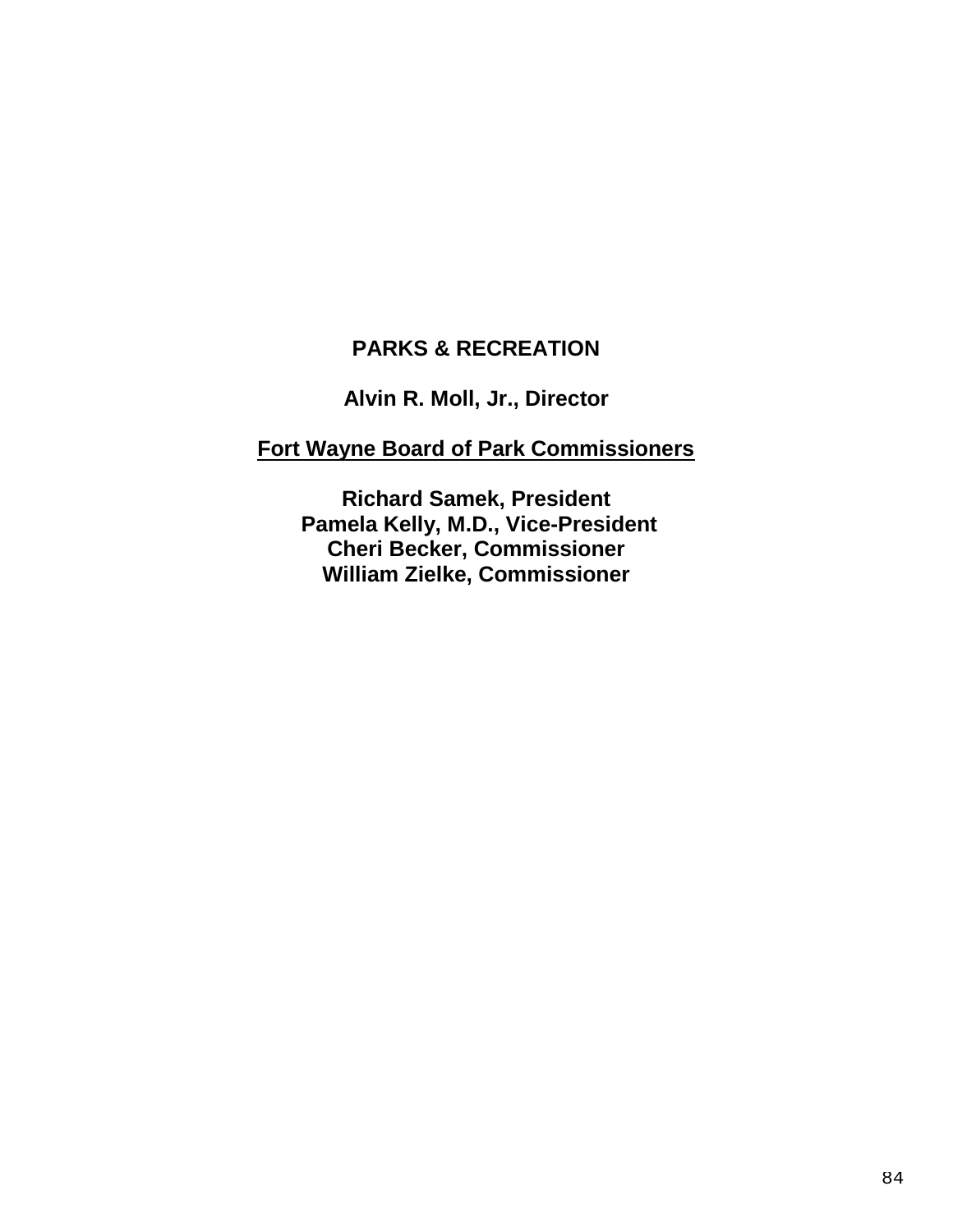## **Fort Wayne Parks & Recreation Department**

The Parks and Recreation Department maintains over 2,400 acres of public park land and provides numerous recreation facilities, programs and services for the Fort Wayne community. The Fort Wayne Parks and Recreation Department was created in 1905 when the Indiana General Assembly adopted the Cities and Towns Law. The Parks and Recreation Department is administered by a four member bipartisan Board of Park Commissioners. Each commissioner is appointed by the Mayor and serves a four-year term. The Park Board reviews and approves the annual budget, approves expenditures, holds regular public meetings as required by law and approves the awarding of all contracts.

### **Administration/Marketing Division**

The Administration Division is responsible for the financial accounting, program registration, facility reservation, budgeting, purchasing, payroll and administrative functions of the department. The Marketing Division is responsible for the public relations, publications, promotions, grant writing, service quality, strategic planning, market research, corporate sponsorship and other marketing/planning functions. The Botanical Conservatory and the Foellinger Theatre falls under this division as well.

### **Parks/Horticulture Division**

The Buildings and Grounds Division is responsible for operation and maintenance of the park land and facilities, vehicle and machinery operation and upkeep, building repairs and maintenance and engineering. The Horticulture Division is responsible for park and street trees, public gardens and flower beds, park landscaping and operation of the greenhouse.

### **Leisure Services**

The Leisure Services Division is responsible for most of the recreational programs and facilities operated by the department. Facilities include: three public golf courses, two tennis centers, sixty-two public tennis courts, four community recreation centers, three swimming pools, day camps, a nature preserve, Lifetime Sports Academy and the Hurshtown Reservoir. The Division hosts a number of citywide events, offers competitive and instructional programs in athletics and outdoor recreation, operates supervised summer playgrounds, runs a travel program for seniors, families and adventure travelers and offer classes covering a variety of special interests for preschool through older adult. Arts programs, cultural events, and the Salomon Farm are also provided by the division.

### **Zoo Division**

The Fort Wayne Children's Zoo and the Diehm Museum of Natural History are operated under an operating agreement between the Fort Wayne Parks and Recreation Department and the Zoological Society.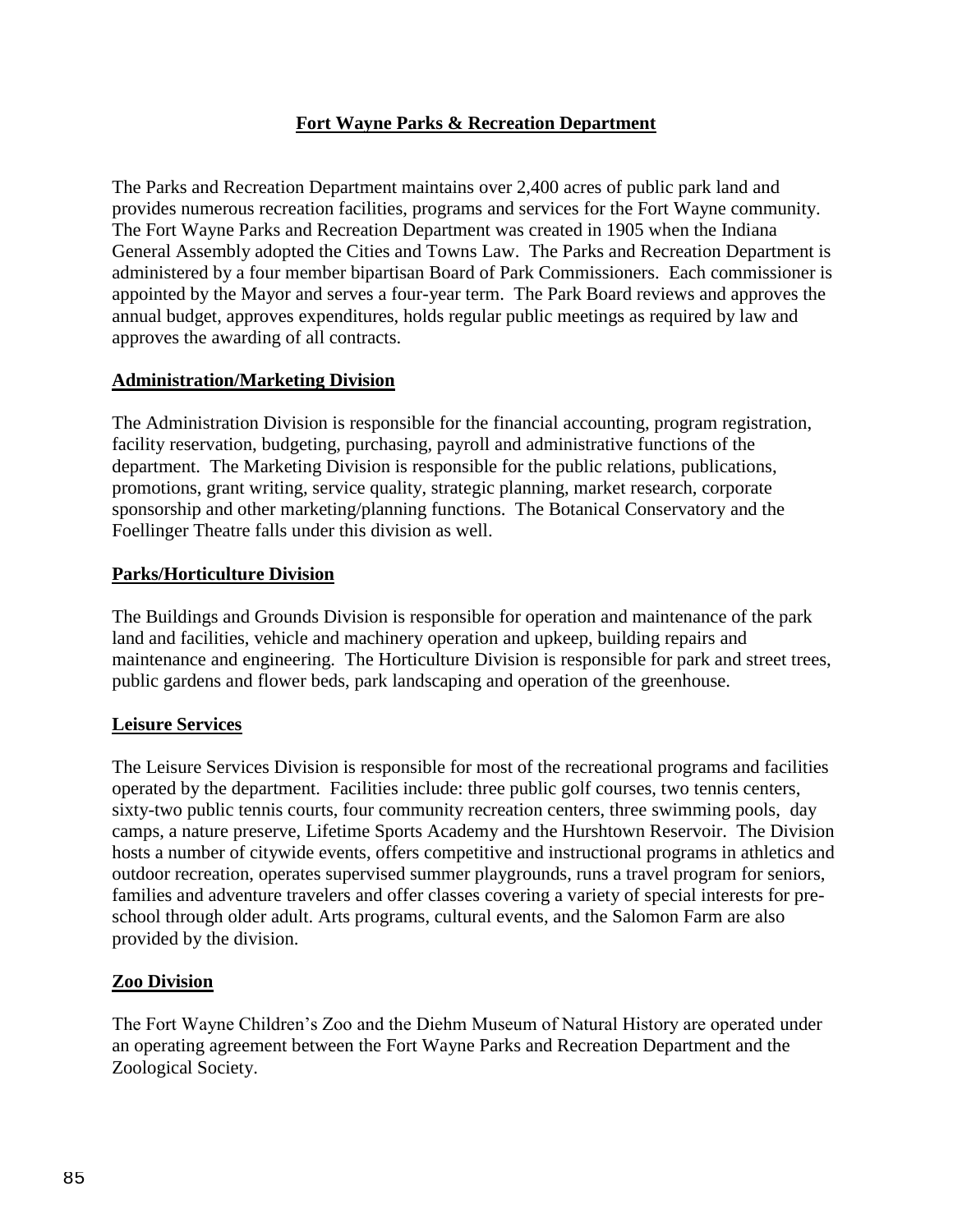|                                    | 2011<br><b>ACTUAL</b>    | 2012 ACTUAL<br><b>THRU</b><br>30-Jun-2012 | 2012 REVISED<br><b>BUDGET</b> | 2013<br><b>SUBMITTED</b> | \$ INCREASE<br>(DECREASE)<br><b>FROM 2012</b><br><b>REVISED</b> | <b>% CHANGE</b><br><b>FROM 2012</b><br><b>REV TO 2013</b> |
|------------------------------------|--------------------------|-------------------------------------------|-------------------------------|--------------------------|-----------------------------------------------------------------|-----------------------------------------------------------|
| 5111 TOTAL WAGES                   | 6,089,255                |                                           | 6,141,080                     | 6,078,899                | (62, 181)                                                       | $-1.01%$                                                  |
| 5131 PERF - EMPLOYERS SHARE        | 406,389                  |                                           | 502,642                       | 502,024                  | (618)                                                           |                                                           |
| 5132 FICA                          | 453,967                  |                                           | 469,797                       | 465,040                  | (4,757)                                                         |                                                           |
| 5134 LIFE MEDICAL & HEALTH INSURAN | 1,193,400                |                                           | 1,380,600                     | 1,345,200                | (35, 400)                                                       |                                                           |
| 5136 UNEMPLOYMENT COMPENSATION     | 6,272                    |                                           | 6,085                         | 6,085                    |                                                                 |                                                           |
| 5137 WORKERS COMP INSURANCE        | 113,931                  |                                           | 60,134                        | 51,710                   | (8,424)                                                         |                                                           |
| 513A PERF - EMPLOYEES/PD BY CITY   | 147,943                  |                                           | 150,792                       | 150,607                  | (185)                                                           |                                                           |
| 513R RETIREES HEALTH INSURANCE     | 112,200                  |                                           | 129,800                       | 129,800                  |                                                                 |                                                           |
| 5161 WAGE SETTLEMENT/SEVERANCE PAY | 15,706                   |                                           |                               |                          |                                                                 |                                                           |
| <b>Total 5100</b>                  | \$8,539,063              | \$4,120,285                               | \$8,840,930                   | \$8,729,365              | ( \$111, 565)                                                   | $-1.26%$                                                  |
| 5213 COMPUTER SUPPLIES             | 11,319                   |                                           | 8,500                         | 8,500                    |                                                                 |                                                           |
| 5219 OTHER OFFICE SUPPLIES         | 19,039                   |                                           | 21,900                        | 21,900                   |                                                                 |                                                           |
| 5231 GASOLINE                      | 127,517                  |                                           | 139,424                       | 139,424                  |                                                                 |                                                           |
| 5232 DIESEL FUEL / FUEL OIL        | 136,526                  |                                           | 135,810                       | 135,810                  |                                                                 |                                                           |
| 5233 OIL                           | 9,515                    |                                           | 9,000                         | 10,000                   | 1,000                                                           |                                                           |
| 5234 TIRES & TUBES                 | 24,700                   |                                           | 16,000                        | 24,000                   | 8,000                                                           |                                                           |
| 5239 OTHER GARAGE & MOTOR SUPPLIES | 7,702                    |                                           | 12,225                        | 12,225                   |                                                                 |                                                           |
| 5241 MEDICAL & SURGICAL SUPPLIES   | 11,220                   |                                           | 17,500                        | 17,500                   |                                                                 |                                                           |
| 5243 RECREATION SUPPLIES           | 92,508                   |                                           | 96,850                        | 96,850                   |                                                                 |                                                           |
| 5245 LANDSCAPE & GRNHOUSE SUPPLIES | 182,495                  |                                           | 210,550                       | 199,000                  | (11, 550)                                                       |                                                           |
| 5246 HOUSEHOLD & CLEANING SUPPLIES | 97,401                   |                                           | 97,975                        | 97,975                   |                                                                 |                                                           |
| 5247 INSTRUCTIONAL SUPPLIES        | 1,446                    |                                           | 2,900                         | 2,900                    |                                                                 |                                                           |
| 5261 BLDG REPAIR & MAINT MATERIALS | 86,687                   |                                           | 74,300                        | 89,160                   | 14,860                                                          |                                                           |
| 5262 VEHICLE REPAIR PARTS          | 66,524                   |                                           | 30,000                        | 66,000                   | 36,000                                                          |                                                           |
| 5263 OTHER EQUIPMENT REPAIR PARTS  | 153,013                  |                                           | 137,500                       | 152,500                  | 15,000                                                          |                                                           |
| 5271 GRAVEL                        | 4,151                    |                                           | 11,000                        | 11,000                   |                                                                 |                                                           |
| 5272 BITUMINOUS MATERIALS          | 21,910                   |                                           | 500                           | 500                      |                                                                 |                                                           |
| 5273 SAND                          |                          |                                           | 500                           | 500                      |                                                                 |                                                           |
| 5274 SALT                          | 4,514                    |                                           | 20,000                        | 20,000                   |                                                                 |                                                           |
| 5291 SMALL TOOLS                   | 56,208                   |                                           | 23,000                        | 31,000                   | 8,000                                                           |                                                           |
| 5293 PAINT                         | 7,476                    |                                           | 10,425                        | 10,425                   |                                                                 |                                                           |
| 5299 OTHER MATERIALS & SUPPLIES    | 81,117                   |                                           | 81,700                        | 78,200                   | (3,500)                                                         |                                                           |
| Total 5200                         | \$1,202,986              | \$514,932                                 | \$1,157,559                   | \$1,225,369              | \$67,810                                                        | 5.86%                                                     |
| 5312 MEDICAL SERVICES              | 1,209                    |                                           | 2,000                         | 3,200                    | 1,200                                                           |                                                           |
| 5314 CONSULTANT SERVICES           | 900                      |                                           |                               |                          |                                                                 |                                                           |
| 5315 APPRAISALS & INSPECTIONS      | 518                      |                                           | 750                           | 750                      |                                                                 |                                                           |
| 5316 RECREATIONAL SERVICES         | 203,371                  |                                           | 194,000                       | 191,000                  | (3,000)                                                         |                                                           |
| 531H BANK SERVICE CHARGES          | $\overline{\phantom{a}}$ |                                           |                               | 27,904                   | 27,904                                                          |                                                           |
| 531K SEMINAR FEES                  | 6,820                    |                                           |                               |                          |                                                                 |                                                           |
| 5321 FREIGHT EXPRESS & DRAYAGE     | 1,205                    |                                           | 2,000                         | 2,000                    |                                                                 |                                                           |
| 5322 POSTAGE                       | 36,171                   |                                           | 46,780                        | 46,780                   |                                                                 |                                                           |
| 5323 TELEPHONE & TELEGRAPH         | 41,230                   |                                           |                               |                          |                                                                 |                                                           |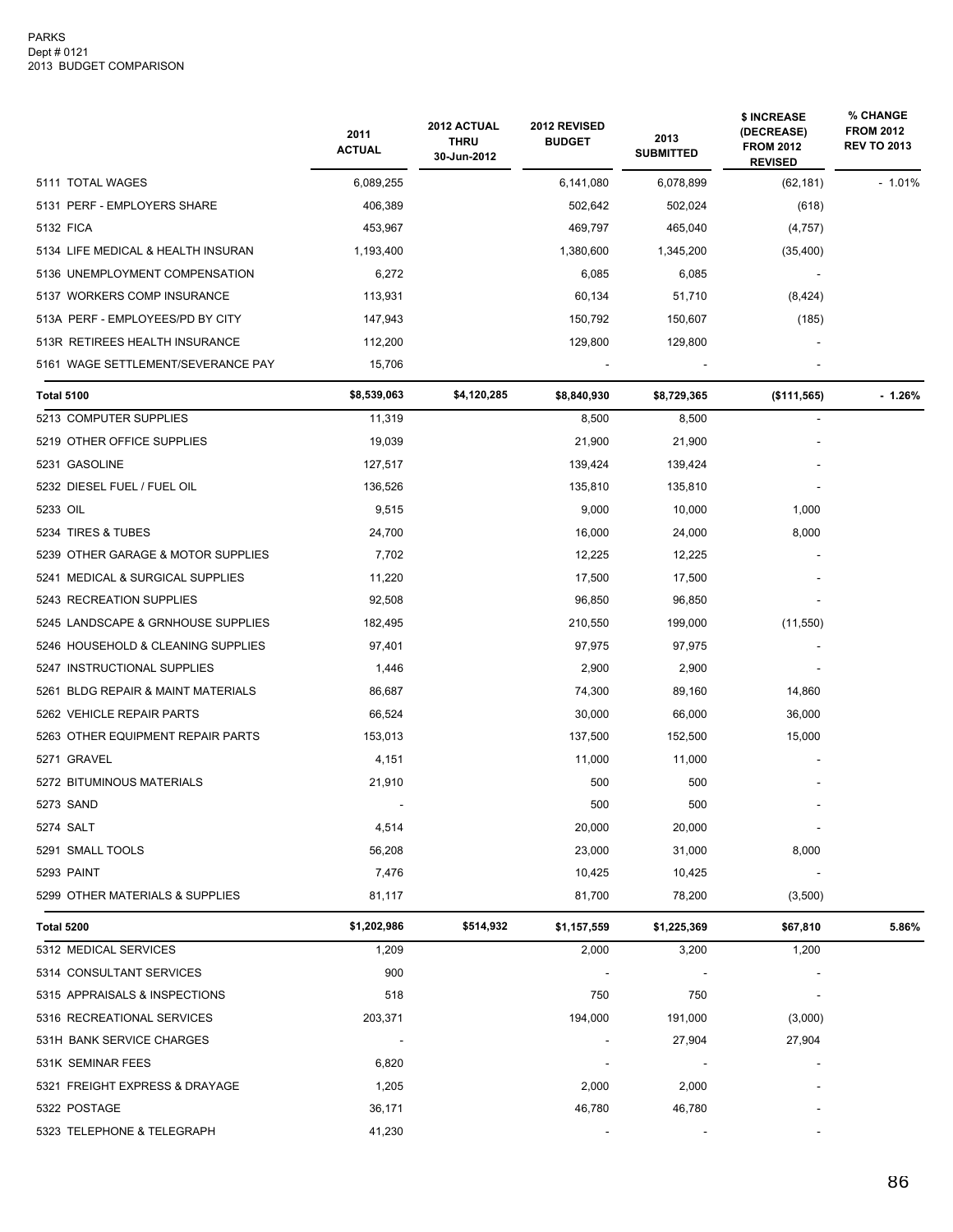#### PARKS Dept # 0121 2013 BUDGET COMPARISON

|                                     | 2011<br><b>ACTUAL</b> | 2012 ACTUAL<br><b>THRU</b><br>30-Jun-2012 | 2012 REVISED<br><b>BUDGET</b> | 2013<br><b>SUBMITTED</b> | \$ INCREASE<br>(DECREASE)<br><b>FROM 2012</b><br><b>REVISED</b> | % CHANGE<br><b>FROM 2012</b><br><b>REV TO 2013</b> |
|-------------------------------------|-----------------------|-------------------------------------------|-------------------------------|--------------------------|-----------------------------------------------------------------|----------------------------------------------------|
| 5324 TRAVEL EXPENSES                | 11,434                |                                           | 10,000                        | 10,000                   |                                                                 |                                                    |
| 5326 MILEAGE                        | 2,375                 |                                           | 2,750                         | 2,750                    |                                                                 |                                                    |
| 532C CELL PHONE                     | 2,296                 |                                           | 2,664                         | 2,664                    |                                                                 |                                                    |
| 532L LONG DISTANCE CHARGES          | 341                   |                                           |                               |                          |                                                                 |                                                    |
| 5331 PRINTING OTHER THAN OFFC SUPPL | 77,293                |                                           | 67,375                        | 67,375                   |                                                                 |                                                    |
| 5332 PUBLIC OF LEGAL NOTICES/ADVTER | 16,475                |                                           | 24,000                        | 24,000                   |                                                                 |                                                    |
| 5333 PHOTOGRAPHY & BLUEPRINTING     | 996                   |                                           | 500                           | 500                      |                                                                 |                                                    |
| 5342 LIABILITY INSURANCE            | 169,117               |                                           | 132,935                       | 103,740                  | (29, 195)                                                       |                                                    |
| 5351 ELECTRICITY                    | 341,873               |                                           | 334,598                       | 371,013                  | 36,415                                                          |                                                    |
| 5352 NATURAL GAS                    | 222,009               |                                           | 233,035                       | 223,232                  | (9,803)                                                         |                                                    |
| 5353 WATER                          | 320,245               |                                           | 406,137                       | 465,899                  | 59,762                                                          |                                                    |
| 5356 SOLID WASTE DISPOSAL           | 42,338                |                                           | 43,850                        | 43,850                   |                                                                 |                                                    |
| 5361 CONTRACTED BLDG & STRUCT REPAI | 102,051               |                                           | 133,340                       | 117,809                  | (15, 531)                                                       |                                                    |
| 5362 CONTRACTED VEHICLE REPAIR      | 15,815                |                                           | 18,000                        | 18,000                   |                                                                 |                                                    |
| 5363 CONTRACTED OTHER EQUIPMT REPAI | 83,131                |                                           | 117,100                       | 117,100                  |                                                                 |                                                    |
| 5365 JANITORIAL & LAUNDRY SERVICE   | 55,782                |                                           | 53,000                        | 40,050                   | (12,950)                                                        |                                                    |
| 5369 CONTRACTED SERVICE             | 831,659               |                                           | 1,390,086                     | 431,000                  | (959,086)                                                       |                                                    |
| 536H HEADWATERS PARK MAINTENANCE    | 100,000               |                                           | 100,000                       | 100,000                  |                                                                 |                                                    |
| 5371 BUILDING RENTAL                | 9,664                 |                                           | 24,850                        | 24,850                   |                                                                 |                                                    |
| 5374 OTHER EQUIPMENT RENTAL         | 27,948                |                                           | 22,000                        | 28,000                   | 6,000                                                           |                                                    |
| 5381 PAYMENT OF PRINCIPAL - BONDS   | 275,000               |                                           | 285,000                       | 295,000                  | 10,000                                                          |                                                    |
| 5382 PAYMENT OF INTEREST - BONDS    | 97,550                |                                           | 89,300                        | 80,750                   | (8,550)                                                         |                                                    |
| 5391 SUBSCRIPTIONS AND DUES         | 22,993                |                                           | 11,875                        | 11,875                   |                                                                 |                                                    |
| <b>5393 TAXES</b>                   | 4,166                 |                                           | 2,500                         | 2,500                    |                                                                 |                                                    |
| 5399 OTHER SERVICES AND CHARGES     | 61,518                |                                           | 65,365                        | 63,365                   | (2,000)                                                         |                                                    |
| 539B MASTER LEASE                   | 42,401                |                                           | 84,802                        | 84,802                   |                                                                 |                                                    |
| Total 5300                          | \$3,227,891           | \$1,726,670                               | \$3,900,592                   | \$3,001,758              | (\$898,834)                                                     | - 23.04%                                           |
| Total 5400                          | \$-                   | \$-                                       | \$-                           | \$-                      | \$-                                                             |                                                    |
| <b>Total</b>                        | \$12,969,940          | \$6,361,887                               | \$13,899,081                  | \$12,956,492             | (\$942,589)                                                     | $-6.78%$                                           |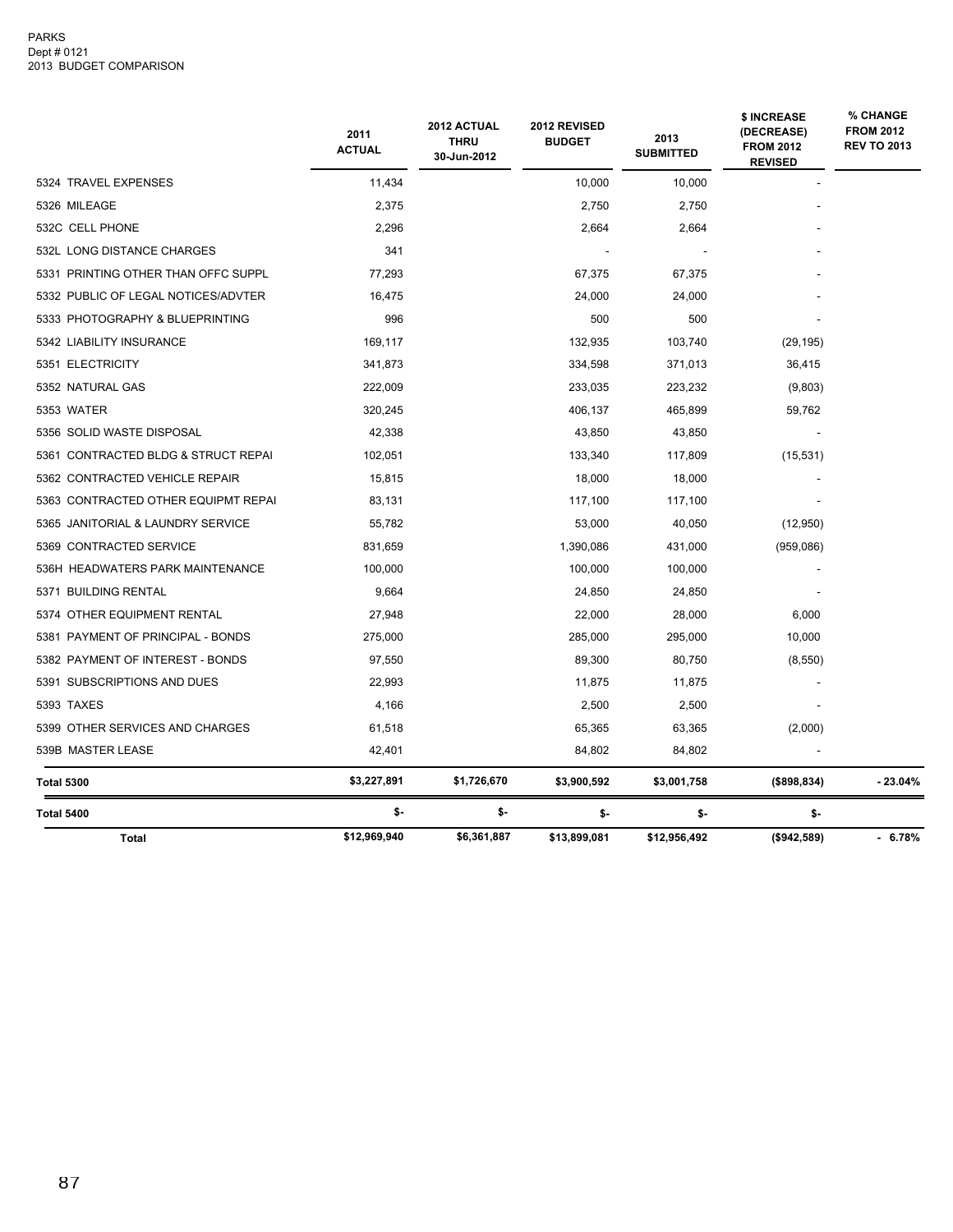| <b>PARKS &amp; RECREATION</b>                 |                                                                |                                                | 2013-2017 CAPITAL IMPROVEMENT PROGRAM                |                                         |                        |                             |              |
|-----------------------------------------------|----------------------------------------------------------------|------------------------------------------------|------------------------------------------------------|-----------------------------------------|------------------------|-----------------------------|--------------|
| FUNDING SOURCE CODE:                          |                                                                | <b>GRP-Grant Pending</b>                       | PT-Property Tax                                      |                                         |                        |                             |              |
| CC-Cumulative Capital Fund                    |                                                                | LE-Lease                                       | RB-Revenue Bond                                      |                                         |                        |                             |              |
| <b>CDBG-Community Development Block Grant</b> |                                                                | InfraBd-Infrastructure Bond<br>ST-State Source |                                                      |                                         |                        |                             |              |
| CEDIT-Co. Economic Development Income Tax     |                                                                |                                                | LRS-Local Roads & Streets<br><b>SU-Sewer Utility</b> |                                         |                        |                             |              |
| <b>CO-County Source</b>                       |                                                                | MISC-Miscellaneous                             |                                                      |                                         | SWU-Stormwater Utility |                             |              |
|                                               | FED-Federal Source                                             |                                                | MVH-Motor Vehicle Highway                            |                                         |                        | TIF-Tax Increment Financing |              |
|                                               | GOB-General Obligation Bond                                    |                                                | PCBF-Park Cumulative Bldg. Fund                      |                                         | UF-User Fee            |                             |              |
|                                               | <b>GRA-Grant Approved</b>                                      | PS-Private Source                              |                                                      |                                         | WU-Water Utility       |                             |              |
|                                               | <b>PROJECT TITLE &amp; DESCRIPTION</b>                         | <b>Funding</b>                                 |                                                      | <b>EXPENDITURE &amp; FUNDING SOURCE</b> |                        |                             |              |
| ITEM#                                         |                                                                | <b>Source</b>                                  | 2013                                                 | 2014                                    | 2015                   | 2016                        | 2017         |
| $\mathbf{1}$                                  | Trucks, Heavy Equipment & Light Duty Vehicles                  | PCBF                                           | 180,000                                              | 440,000                                 | 450,000                | 450,000                     | 450,000      |
|                                               |                                                                |                                                | <b>PCBF</b>                                          | <b>PCBF</b>                             | <b>PCBF</b>            | <b>PCBF</b>                 | <b>PCBF</b>  |
| $\overline{2}$                                | General Park Maintenance Equipment                             | <b>PCBF</b>                                    | 100,000                                              | 240,000                                 | 240,000                | 250,000                     | 250,000      |
|                                               |                                                                |                                                | <b>PCBF</b>                                          | <b>PCBF</b>                             | <b>PCBF</b>            | <b>PCBF</b>                 | <b>PCBF</b>  |
| 3                                             | ADA Improvements                                               | <b>PCBF</b>                                    | 20,000                                               | 30,000                                  | 32,000                 | 32,000                      | 32,000       |
|                                               |                                                                |                                                | <b>PCBF</b>                                          | <b>PCBF</b>                             | <b>PCBF</b>            | <b>PCBF</b>                 | <b>PCBF</b>  |
| 4                                             | <b>Computer Equipment</b>                                      | <b>PCBF</b>                                    | 15,000                                               | 30,000                                  | 30,000                 | 30,000                      | 30,000       |
|                                               |                                                                |                                                | <b>PCBF</b>                                          | <b>PCBF</b>                             | <b>PCBF</b>            | <b>PCBF</b>                 | <b>PCBF</b>  |
| 5                                             | Office Equipment                                               | <b>PCBF</b>                                    | 5,000                                                | 5,000                                   | 5,000                  | 5,000                       | 5,000        |
|                                               |                                                                |                                                | <b>PCBF</b>                                          | <b>PCBF</b>                             | <b>PCBF</b>            | <b>PCBF</b>                 | <b>PCBF</b>  |
| 6                                             | Betterments & Additions                                        | <b>PCBF</b>                                    | 150,000                                              | 400,000                                 | 410,000                | 410,000                     | 425,000      |
|                                               |                                                                |                                                | <b>PCBF</b>                                          | <b>PCBF</b>                             | <b>PCBF</b>            | <b>PCBF</b>                 | <b>PCBF</b>  |
| $\overline{7}$                                | Resurfacing Roads\Parking Lots\Tennis Courts\Basketball Courts | <b>PCBF</b>                                    | 200,000                                              | 500,000                                 | 525,000                | 525,000                     | 525,000      |
|                                               |                                                                |                                                | <b>PCBF</b>                                          | <b>PCBF</b>                             | <b>PCBF</b>            | <b>PCBF</b>                 | <b>PCBF</b>  |
| 8                                             | Playground Site Equipment-Various Parks                        |                                                | 75,000                                               | 100,000                                 | 105,000                | 105,000                     | 105,000      |
|                                               |                                                                | <b>PCBF</b>                                    | 50,000                                               | 75,000                                  | 80,000                 | 80,000                      | 80,000       |
|                                               |                                                                |                                                | <b>PCBF</b>                                          | <b>PCBF</b>                             | <b>PCBF</b>            | <b>PCBF</b>                 | <b>PCBF</b>  |
|                                               |                                                                |                                                | 25,000                                               | 25,000                                  | 25,000                 | 25,000                      | 25,000       |
|                                               |                                                                |                                                | PS                                                   | <b>PS</b>                               | PS                     | PS                          | PS           |
| 9                                             | Landscaping Parks & Boulevards                                 |                                                | 50,000                                               | 55,000                                  | 60,000                 | 60,000                      | 60,000       |
|                                               |                                                                |                                                | Unknown                                              | <b>PCBF</b>                             | <b>PCBF</b>            | <b>PCBF</b>                 | <b>PCBF</b>  |
| 10                                            | Various Parks - Park Signage                                   |                                                | 25,000                                               | 25,000                                  | 25,000                 | 25,000                      | 25,000       |
|                                               |                                                                |                                                | Unknown                                              | <b>PCBF</b>                             | <b>PCBF</b>            | <b>PCBF</b>                 | <b>PCBF</b>  |
| 11                                            | Street Tree (EAB - Emerald Ash Borer Treatment)                | <b>PCBF</b>                                    |                                                      | 30,000                                  | 30,000                 | 30,000                      | 30,000       |
|                                               |                                                                |                                                |                                                      | <b>PCBF</b>                             | <b>PCBF</b>            | <b>PCBF</b>                 | <b>PCBF</b>  |
| 12                                            | <b>Street Tree Planting</b>                                    |                                                | 25,000                                               | 325,000                                 | 325,000                | 325,000                     | 375,000      |
|                                               |                                                                | <b>PCBF</b>                                    |                                                      | 300,000                                 | 300,000                | 300,000                     | 350,000      |
|                                               |                                                                |                                                |                                                      | <b>PCBF</b>                             | <b>PCBF</b>            | <b>PCBF</b>                 | <b>PCBF</b>  |
|                                               |                                                                |                                                | 25,000                                               | 25,000<br><b>ST</b>                     | 25,000                 | 25,000<br>ST                | 25,000       |
|                                               |                                                                |                                                | ST                                                   |                                         | ST<br>35,000           |                             | ST<br>35,000 |
| 13                                            | <b>Street Tree Planting (Citizen Request Match)</b>            | <b>PCBF</b>                                    |                                                      | 35,000<br><b>PCBF</b>                   | PCBF                   | 35,000<br><b>PCBF</b>       | <b>PCBF</b>  |
| 14                                            | Park Tree Planting (Canopy Recovery & EAB)                     |                                                | 20,000                                               | 65,000                                  | 66,000                 | 66,000                      | 66,000       |
|                                               |                                                                | <b>PCBF</b>                                    |                                                      | 45,000                                  | 46,000                 | 46,000                      | 46,000       |
|                                               |                                                                |                                                |                                                      | <b>PCBF</b>                             | <b>PCBF</b>            | <b>PCBF</b>                 | PCBF         |
|                                               |                                                                | <b>PS</b>                                      | 20,000                                               | 20,000                                  | 20,000                 | 20,000                      | 20,000       |
|                                               |                                                                |                                                | <b>PS</b>                                            | <b>PS</b>                               | <b>PS</b>              | <b>PS</b>                   | PS           |
| 15                                            | <b>Cultural Landscape Report Recommendations</b>               | <b>PS</b>                                      | 750,000                                              | 750,000                                 | 750,000                | 750,000                     | 750,000      |
|                                               |                                                                |                                                | <b>PS</b>                                            | <b>PS</b>                               | <b>PS</b>              | PS                          | PS           |
| 16                                            | Botanical Conservatory - Glass Replacement                     | <b>PCBF</b>                                    | 30,000                                               | 30,000                                  | 30,000                 | 30,000                      | 30,000       |
|                                               |                                                                |                                                | <b>PCBF</b>                                          | <b>PCBF</b>                             | <b>PCBF</b>            | <b>PCBF</b>                 | PCBF         |
| 17                                            | Kettler Park Pavilion Replacement                              |                                                |                                                      |                                         |                        | 480,000                     |              |
|                                               |                                                                |                                                |                                                      |                                         |                        | 320,000                     |              |
|                                               |                                                                |                                                |                                                      |                                         |                        | GOB                         |              |
|                                               |                                                                |                                                |                                                      |                                         |                        | 160,000                     |              |
|                                               |                                                                |                                                |                                                      |                                         |                        | PS                          |              |
| 18                                            | Various Parks - Shelter/Pavilion Renovations                   |                                                | 40,000                                               | 40,000                                  | 40,000                 | 40,000                      | 40,000       |
|                                               |                                                                |                                                | Unknown                                              | PCBF                                    | <b>PCBF</b>            | <b>PCBF</b>                 | PCBF         |
| 19                                            | Various Parks - Site Furnishing Replacement                    |                                                | 30,000                                               | 30,000                                  | 30,000                 | 30,000                      | 30,000       |
|                                               |                                                                |                                                | Unknown                                              | <b>PCBF</b>                             | PCBF                   | PCBF                        | <b>PCBF</b>  |
| 20                                            | Bob Arnold Northside Park - Pool Area Renovations              |                                                | 75,000                                               |                                         |                        |                             |              |
|                                               |                                                                |                                                |                                                      |                                         |                        |                             |              |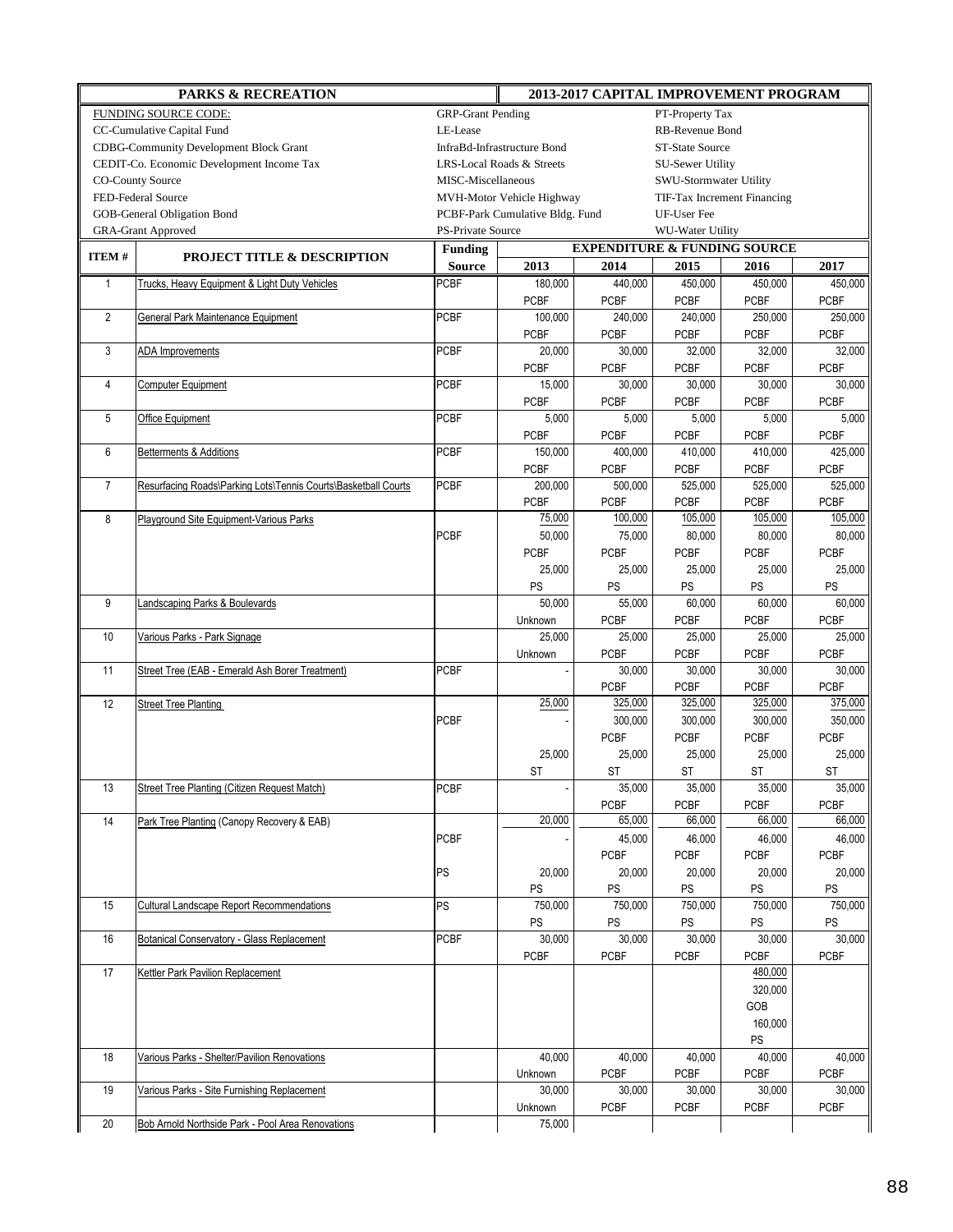| <b>PARKS &amp; RECREATION</b>                    |                                                     |                                                           | 2013-2017 CAPITAL IMPROVEMENT PROGRAM |                |                             |             |             |  |  |
|--------------------------------------------------|-----------------------------------------------------|-----------------------------------------------------------|---------------------------------------|----------------|-----------------------------|-------------|-------------|--|--|
| FUNDING SOURCE CODE:<br><b>GRP-Grant Pending</b> |                                                     |                                                           | PT-Property Tax                       |                |                             |             |             |  |  |
|                                                  | CC-Cumulative Capital Fund                          | LE-Lease<br>RB-Revenue Bond                               |                                       |                |                             |             |             |  |  |
|                                                  | <b>CDBG-Community Development Block Grant</b>       | InfraBd-Infrastructure Bond                               |                                       |                | ST-State Source             |             |             |  |  |
|                                                  | CEDIT-Co. Economic Development Income Tax           | LRS-Local Roads & Streets                                 |                                       |                | SU-Sewer Utility            |             |             |  |  |
|                                                  | <b>CO-County Source</b>                             | MISC-Miscellaneous                                        |                                       |                | SWU-Stormwater Utility      |             |             |  |  |
|                                                  | FED-Federal Source                                  |                                                           | MVH-Motor Vehicle Highway             |                | TIF-Tax Increment Financing |             |             |  |  |
|                                                  | GOB-General Obligation Bond                         |                                                           | PCBF-Park Cumulative Bldg. Fund       |                | UF-User Fee                 |             |             |  |  |
|                                                  | <b>GRA-Grant Approved</b>                           | PS-Private Source                                         |                                       |                | WU-Water Utility            |             |             |  |  |
|                                                  |                                                     | <b>Funding</b><br><b>EXPENDITURE &amp; FUNDING SOURCE</b> |                                       |                |                             |             |             |  |  |
| ITEM #                                           | <b>PROJECT TITLE &amp; DESCRIPTION</b>              | <b>Source</b>                                             | 2013                                  | 2014           | 2015                        | 2016        | 2017        |  |  |
|                                                  |                                                     |                                                           | Unknown                               |                |                             |             |             |  |  |
| 21                                               | <b>Buckner Park - Park Development</b>              |                                                           | 1,600,000                             |                | 3,000,000                   | 3,000,000   |             |  |  |
|                                                  |                                                     |                                                           | Unknown                               |                | Unkown                      | Unkown      |             |  |  |
| 22                                               | Daryl B. Cobin Park - Concessions/Restroom Building |                                                           |                                       |                | 135,000                     |             |             |  |  |
|                                                  |                                                     |                                                           |                                       |                | <b>PCBF</b>                 |             |             |  |  |
| 23                                               | Diehm Museum - Conversion to Pavilion               |                                                           |                                       | 80,000         | 270,000                     |             |             |  |  |
|                                                  |                                                     |                                                           |                                       | <b>PCBF</b>    | <b>PCBF</b>                 |             |             |  |  |
| 24                                               | Dimension Ford Property - Park Development          |                                                           |                                       | 500,000        | 1,750,000                   |             |             |  |  |
|                                                  |                                                     |                                                           |                                       | Unknown        | Unkown                      |             |             |  |  |
| 25                                               | Community Center - Restroom Reno & Furnishings      |                                                           | 35,000                                |                |                             |             |             |  |  |
|                                                  |                                                     |                                                           | Unknown                               |                |                             |             |             |  |  |
| 26                                               | Conservatory - Glass Roof Structural Replacement    |                                                           |                                       |                | 215,000                     |             |             |  |  |
|                                                  |                                                     |                                                           |                                       |                | Unknown                     |             |             |  |  |
| 27                                               | Conservatory - Interior Improvements                |                                                           | 40,000                                | 40,000         |                             |             |             |  |  |
|                                                  |                                                     |                                                           | Unknown                               | <b>PCBF</b>    |                             |             |             |  |  |
| 28                                               | Foster Park - Bridge Improvements                   |                                                           |                                       | 80,000         |                             |             |             |  |  |
|                                                  |                                                     |                                                           |                                       | Unknown        |                             |             |             |  |  |
| 29                                               | Franke Park - Storm Water Detention                 |                                                           |                                       |                | 50,000                      |             |             |  |  |
|                                                  |                                                     |                                                           |                                       |                | Unknown                     |             |             |  |  |
| 30                                               | Franke Maintenance Building Roof                    |                                                           |                                       |                |                             |             | 20,000      |  |  |
|                                                  |                                                     |                                                           |                                       |                |                             |             | GOB         |  |  |
| 31                                               | Hamilton Park - Splash Pad                          |                                                           |                                       | 150,000        |                             |             |             |  |  |
|                                                  |                                                     |                                                           |                                       | 25,000         |                             |             |             |  |  |
|                                                  |                                                     |                                                           |                                       | <b>CEDIT</b>   |                             |             |             |  |  |
|                                                  |                                                     |                                                           |                                       | 125,000        |                             |             |             |  |  |
|                                                  |                                                     |                                                           |                                       | Unknown        |                             |             |             |  |  |
| 32                                               | Headwaters Park - Infrastructure Improvements       |                                                           |                                       | 150,000        | 250,000                     |             |             |  |  |
|                                                  |                                                     |                                                           |                                       | Unknown        | Unkown                      |             |             |  |  |
| 33                                               | Kreager Park - Basketball Courts                    |                                                           |                                       |                |                             | 250,000     |             |  |  |
|                                                  |                                                     |                                                           |                                       |                |                             | GOB         |             |  |  |
| 34                                               | <b>Lafayette Park - Pavilion Renovations</b>        |                                                           | 40,000                                |                |                             |             |             |  |  |
|                                                  |                                                     |                                                           | Unknown                               |                |                             |             |             |  |  |
| 35                                               | Lakeside Park - Garden Irrigation                   |                                                           | 30,000                                |                |                             |             |             |  |  |
|                                                  |                                                     |                                                           | Unknown                               |                |                             |             |             |  |  |
| 36                                               | Lawton Park - Above Ground Storage Tank             |                                                           |                                       |                |                             | 35,000      |             |  |  |
|                                                  |                                                     |                                                           |                                       |                |                             | GOB         |             |  |  |
| $37\,$                                           | Lawton Park - Greenhouse Heaters                    |                                                           | 20,000                                |                |                             |             |             |  |  |
|                                                  |                                                     |                                                           | Unknown                               |                |                             |             |             |  |  |
| 38                                               | Lawton Park - Greenhouse Roof                       |                                                           | 65,000                                | 65,000         | 65,000                      |             |             |  |  |
|                                                  |                                                     |                                                           | Unknown                               | Unknown        | Unknown                     |             |             |  |  |
| 39                                               | Lawton Park - Mum Shade System                      |                                                           |                                       | 50,000         |                             |             |             |  |  |
|                                                  |                                                     |                                                           |                                       | <b>Unknown</b> |                             |             |             |  |  |
| 40                                               | awton Park - Kids Crossing Playground               |                                                           |                                       |                |                             | 400,000     |             |  |  |
|                                                  |                                                     |                                                           |                                       |                |                             | GOB         |             |  |  |
| 41                                               | McCormick Park - Restroom Building Replacement      |                                                           |                                       |                |                             | 150,000     |             |  |  |
|                                                  |                                                     |                                                           |                                       |                |                             | GOB         |             |  |  |
| 42                                               | Monument Restoration                                |                                                           |                                       | 15,000         | 15,000                      | 15,000      | 15,000      |  |  |
|                                                  |                                                     |                                                           |                                       | <b>PCBF</b>    | <b>PCBF</b>                 | <b>PCBF</b> | <b>PCBF</b> |  |  |
| 43                                               | New Parks - Southwest, North, Northeast             |                                                           |                                       |                | 1,000,000                   |             | 1,000,000   |  |  |
|                                                  |                                                     |                                                           |                                       |                | Unkown                      |             | Unknown     |  |  |
| 44                                               | New Parks - Park Development                        |                                                           |                                       | 1,500,000      |                             | 1,750,000   | 1,750,000   |  |  |
|                                                  |                                                     |                                                           |                                       |                |                             |             |             |  |  |